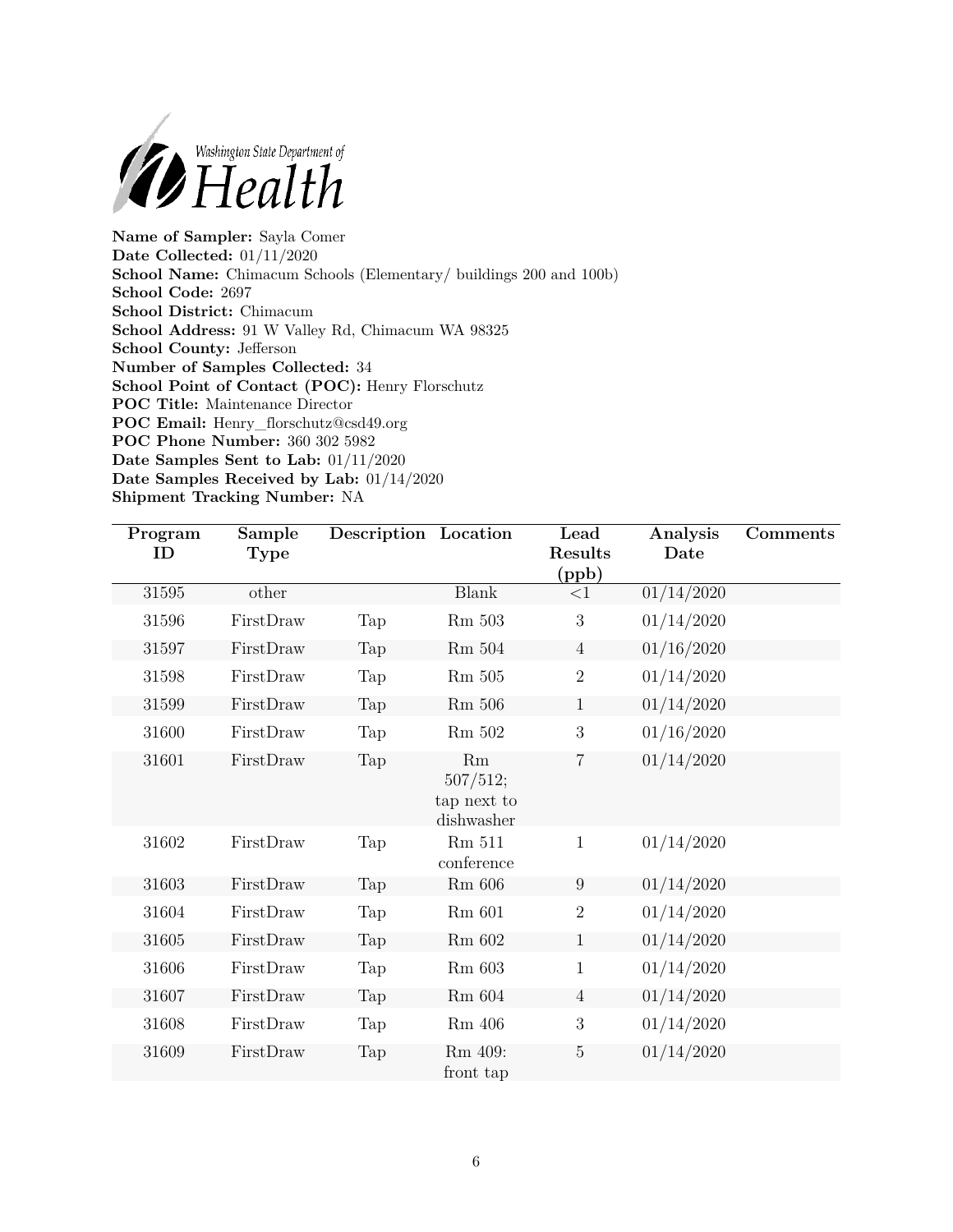| $\langle continued \rangle$ |                       |                             |                                                                                     |                          |                  |          |
|-----------------------------|-----------------------|-----------------------------|-------------------------------------------------------------------------------------|--------------------------|------------------|----------|
| Program<br>ID               | Sample<br><b>Type</b> | <b>Description</b> Location |                                                                                     | Lead<br>Results<br>(ppb) | Analysis<br>Date | Comments |
| 31610                       | FirstDraw             | Tap                         | Rm 409;<br>tap next to<br>microwave                                                 | $8\,$                    | 01/14/2020       |          |
| 31611                       | Flush                 | Tap                         | Rm 409:<br>tap next to<br>microwave                                                 | $\boldsymbol{9}$         | 01/14/2020       |          |
| 31612                       | FirstDraw             | Tap                         | Rm 408:<br>back wall<br>left tap                                                    | $\overline{4}$           | 01/14/2020       |          |
| 31613                       | FirstDraw             | Tap                         | Rm 408:<br>back wall<br>right tap                                                   | $\mathbf{1}$             | 01/14/2020       |          |
| 31614                       | FirstDraw             | Tap                         | Rm 408:<br>sink next<br>to eyewash                                                  | $\sqrt{4}$               | 01/14/2020       |          |
| 31615                       | FirstDraw             | Tap                         | Elementary<br>food<br>service<br>double sink                                        | 7                        | 01/14/2020       |          |
| 31616                       | FirstDraw             | PotFiller                   | Elementary<br>food<br>service<br>double<br>sink: pot<br>filler/spring<br>spout      | 11                       | 01/14/2020       |          |
| 31617                       | FirstDraw             | Tap                         | Elementary<br>food<br>service<br>single back<br>sink                                | 52                       | 01/14/2020       |          |
| 31618                       | Flush                 | Tap                         | Elementary<br>food<br>service<br>single back<br>sink                                | $8\,$                    | 01/14/2020       |          |
| 31619                       | FirstDraw             | PotFiller                   | Elementary<br>food<br>service<br>single back<br>sink: pot<br>filler/spring<br>spout | 11                       | 01/14/2020       |          |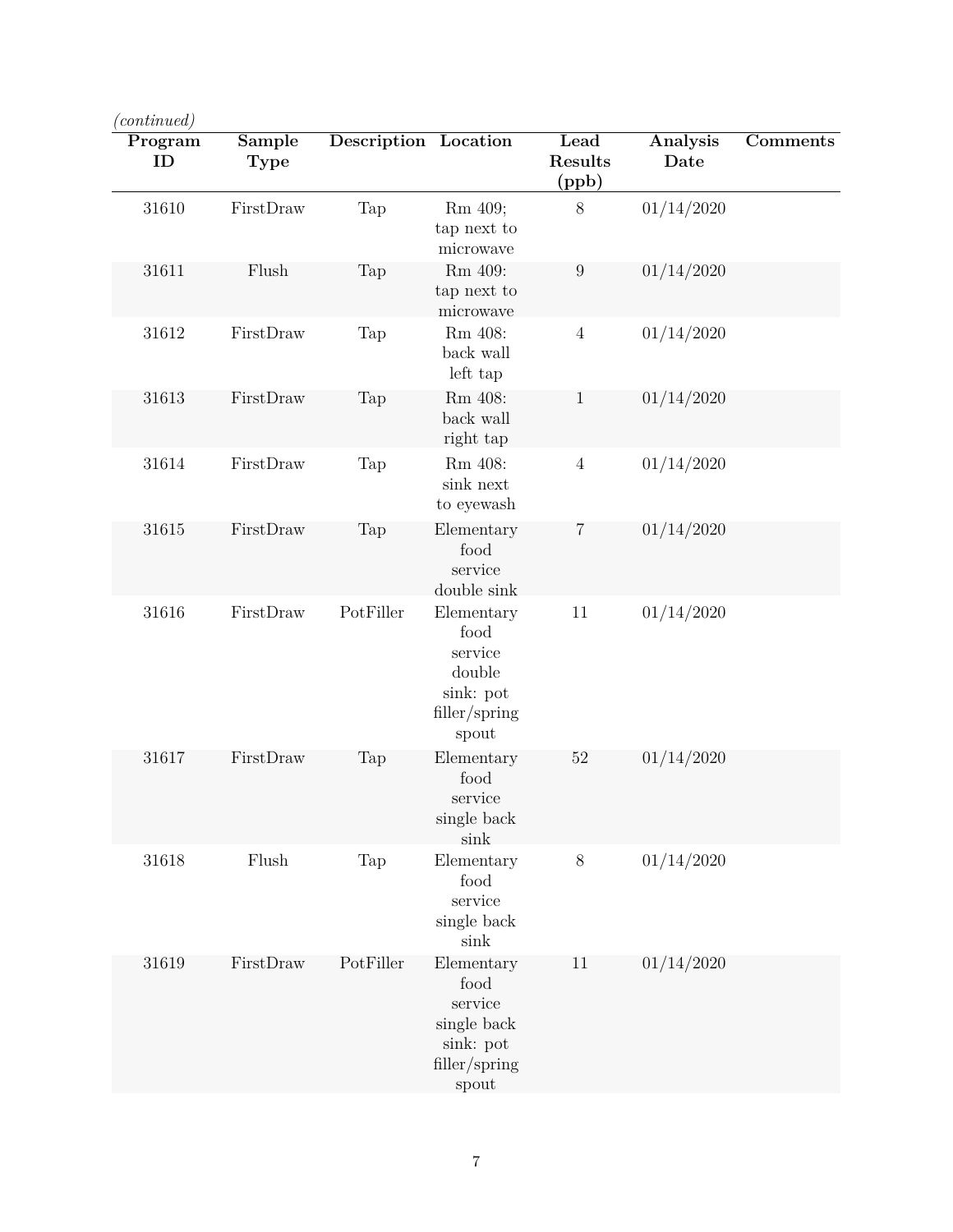| 'continued)   |                |                             |                                                                                                             |                          |                         |                           |
|---------------|----------------|-----------------------------|-------------------------------------------------------------------------------------------------------------|--------------------------|-------------------------|---------------------------|
| Program<br>ID | Sample<br>Type | <b>Description Location</b> |                                                                                                             | Lead<br>Results<br>(ppb) | <b>Analysis</b><br>Date | Comments                  |
| 31620         | FirstDraw      | Tap                         | Elementary<br>food<br>service<br>hand wash<br>sink                                                          | $\overline{7}$           | 01/14/2020              | Water<br>came out<br>warm |
| 31961         | FirstDraw      | Tap                         | Rm 730;<br>staff<br>workroom                                                                                | $\overline{5}$           | 01/14/2020              |                           |
| 31962         | FirstDraw      | Tap                         | Office<br>health<br>room; near<br>rm 730                                                                    | $\sqrt{4}$               | 01/14/2020              |                           |
| 31963         | FirstDraw      | Tap                         | Band room                                                                                                   | 4                        | 01/14/2020              |                           |
| 31964         | FirstDraw      | Tap                         | Multi<br>purpose<br>room:<br>kitchen<br>triple sink<br>left tap                                             | $37\,$                   | 01/14/2020              |                           |
| 31965         | FirstDraw      | Tap                         | Multi<br>purpose<br>room<br>kitchen<br>triple sink<br>right tap                                             | 11                       | 01/14/2020              |                           |
| 31966         | FirstDraw      | PotFiller                   | Multi<br>purpose<br>room<br>kitchen pot<br>filler/spring<br>spout at<br>back in<br>room with<br>triple sink | $\mathbf 5$              | 01/14/2020              |                           |
| 31967         | FirstDraw      | Tap                         | Multi<br>purpose<br>room<br>kitchen<br>double sink                                                          | 12                       | 01/14/2020              |                           |